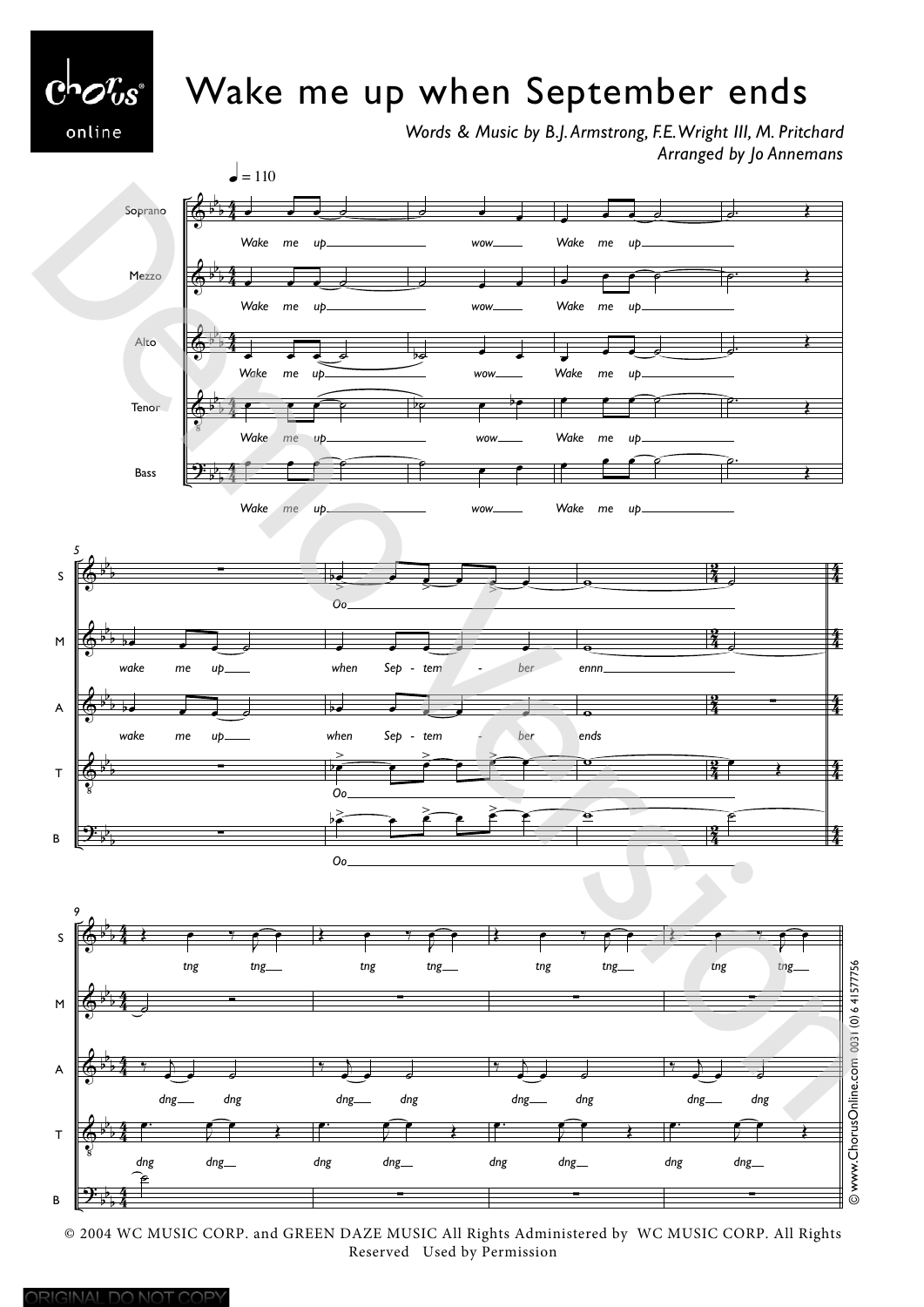

ORIGINAL DO NOT COPY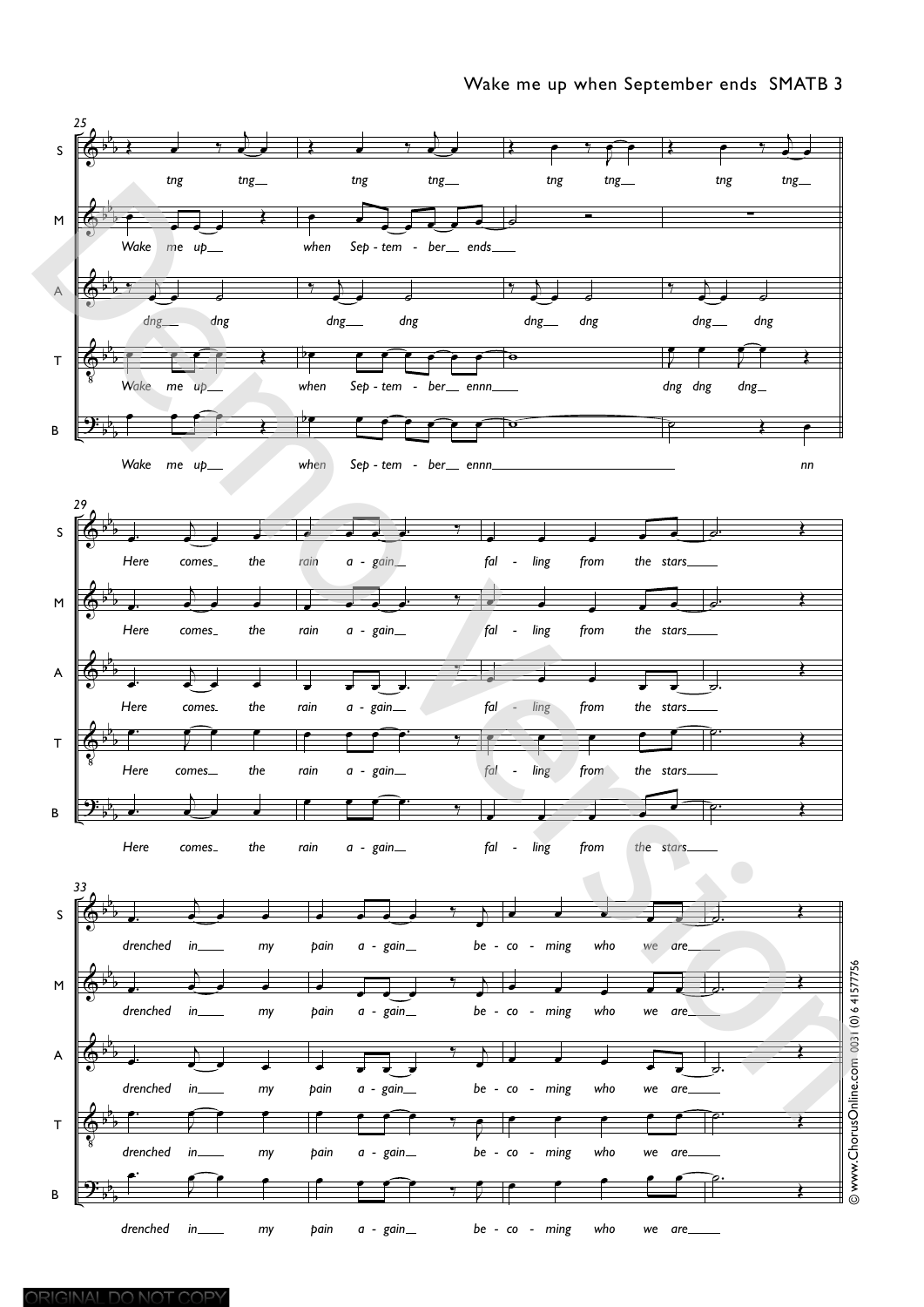

## Wake me up when September ends SMATB 5